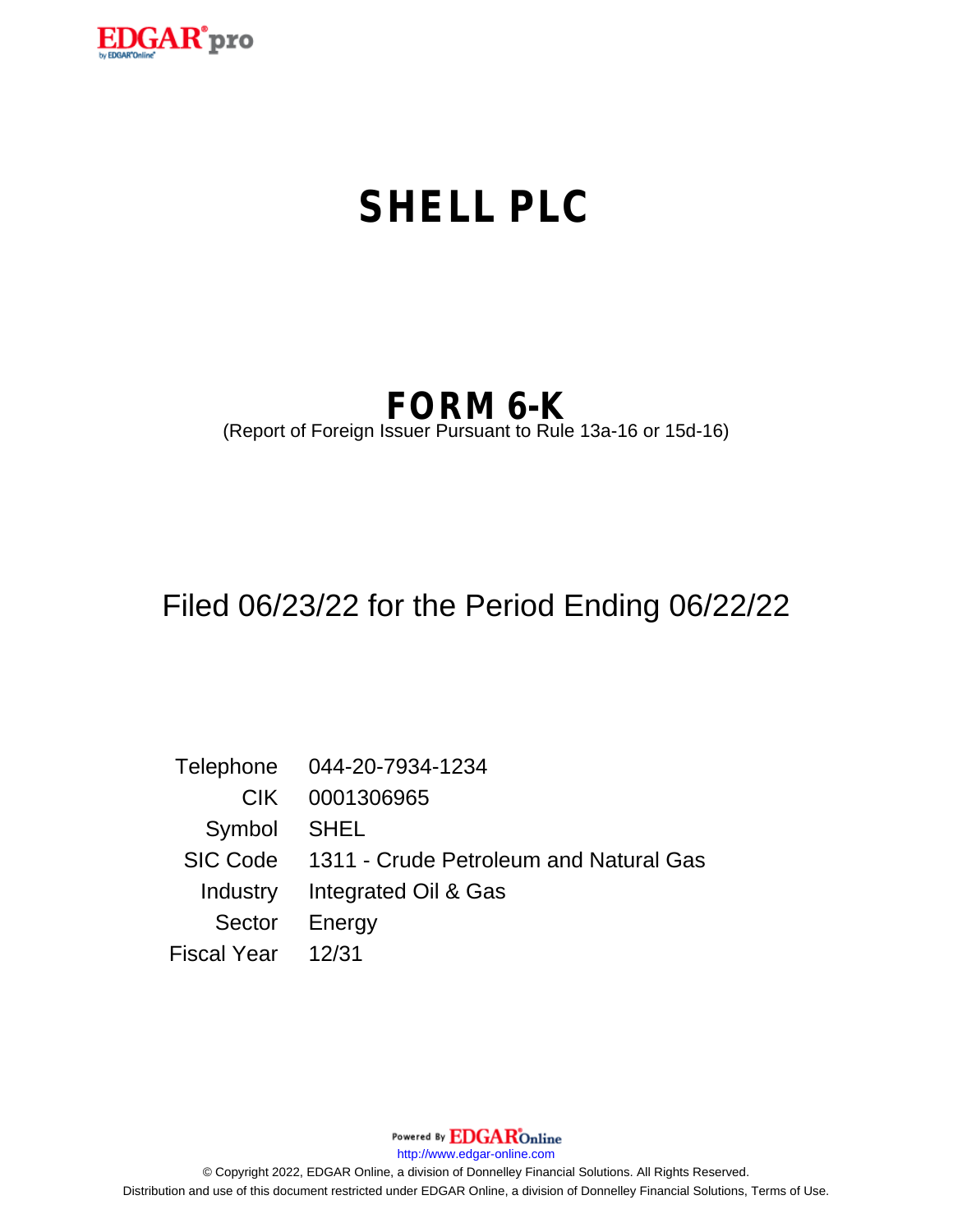## **UNITED STATES SECURITIES AND EXCHANGE COMMISSION** WASHINGTON, D.C. 20549

## FORM 6-K

## **REPORT OF FOREIGN ISSUER** PURSUANT TO RULE 13a-16 OR 15d-16 UNDER THE SECURITIES EXCHANGE ACT OF 1934

For the month of June 2022

**Commission File Number: 1-32575** 

## Shell plc

(Exact name of registrant as specified in its charter)

**England and Wales** (Jurisdiction of incorporation or organization)

> **Shell Centre** London, SE1 7NA

**United Kingdom** 

(Address of principal executive office)

Indicate by check mark whether the registrant files or will file annual reports under cover of Form 20-F or Form 40-F.

Form 20-F  $[X]$  Form 40-F  $[$ ]

Indicate by check mark if the registrant is submitting the Form 6-K in paper as permitted by Regulation S-T Rule 101(b)(1): []

Indicate by check mark if the registrant is submitting the Form 6-K in paper as permitted by Regulation S-T Rule  $101(b)(7)$ : []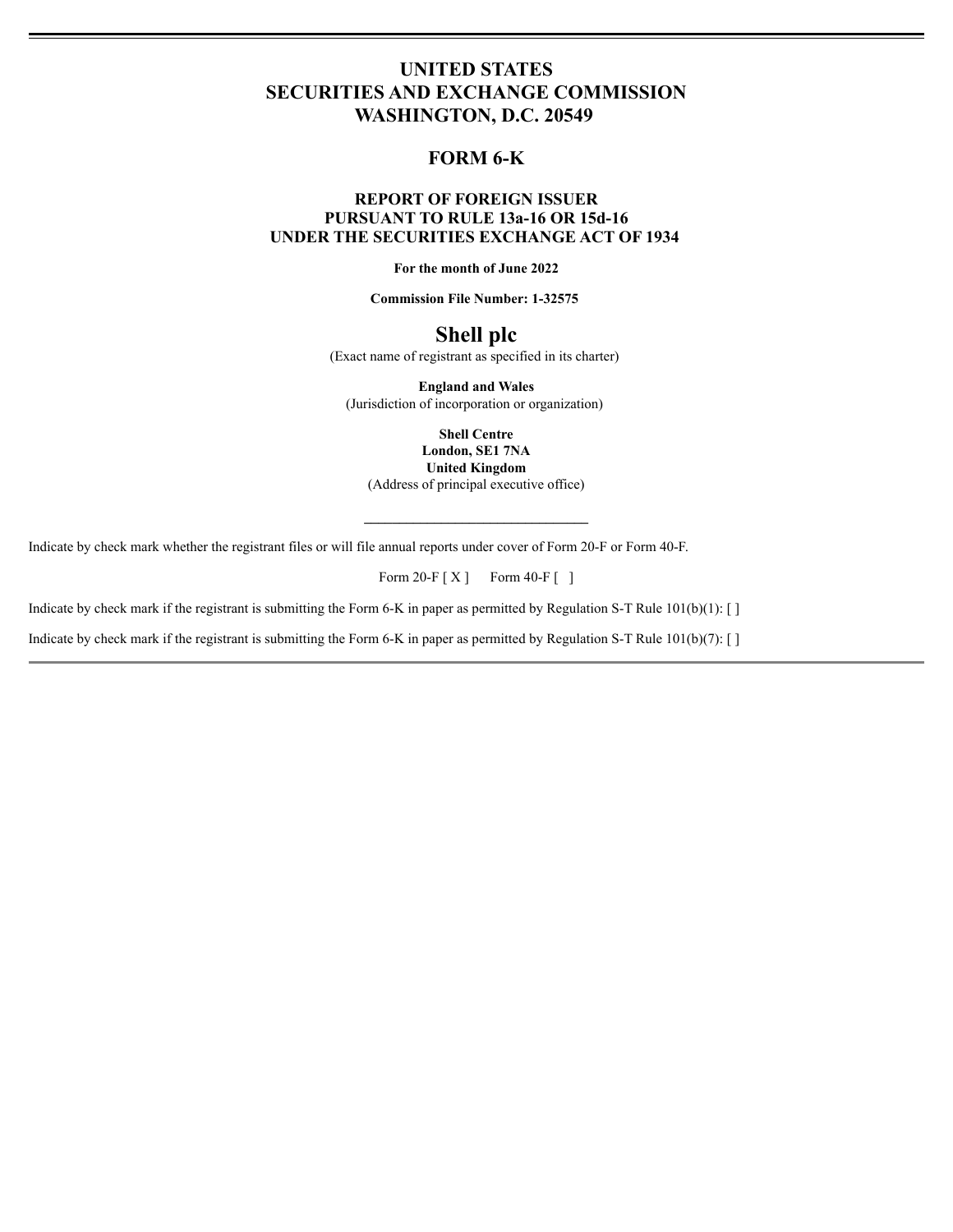#### **Director/PDMR Shareholding**

### **NOTIFICATION AND PUBLIC DISCLOSURE OF TRANSACTIONS BY PERSONS DISCHARGING MANAGERIAL RESPONSIBILITIES IN ACCORDANCE WITH THE REQUIREMENTS OF THE EU AND UK MARKET ABUSE REGIMES**

### June 22, 2022

Shell plc announces that each of the following Persons Discharging Managerial Responsibilities ("PDMRs") have received the number of shares of Shell plc as set out below, following the vesting of conditional awards granted on June 18, 2021 under the Powering Progress Share Award ("PPSA").

| <b>POWERING PROGRESS SHARE AWARD</b> |                     |                   |                  |  |
|--------------------------------------|---------------------|-------------------|------------------|--|
|                                      |                     |                   | NUMBER OF SHARES |  |
| PDMR                                 | <b>VESTING DATE</b> | <b>SHARE TYPE</b> | <b>VESTED</b>    |  |
| Sinead Gorman                        | June 20, 2022       | SHEL (LSE)        | 56.              |  |
| <b>Ed Daniels</b>                    | June 20, 2022       | SHEL (LSE)        | 56               |  |

The Notification of Dealing Form for each PDMR can be found below.

This notification is made in accordance with Article 19 of the EU Market Abuse Regulation.

Anthony Clarke

Deputy Company Secretary

#### **ENQUIRIES**

Shell Media Relations

International, UK, European Press: +44 20 7934 5550

LEI number of Shell plc: 21380068P1DRHMJ8KU70

Classification: Additional regulated information required to be disclosed under the laws of a Member State.

| 1. Details of the person discharging managerial responsibilities/person closely associated                                                                                                          |                                                                                                  |  |  |
|-----------------------------------------------------------------------------------------------------------------------------------------------------------------------------------------------------|--------------------------------------------------------------------------------------------------|--|--|
| <b>First Name(s)</b>                                                                                                                                                                                | Sinead                                                                                           |  |  |
| <b>Last Name(s)</b>                                                                                                                                                                                 | Gorman                                                                                           |  |  |
| 2. Reason for the notification                                                                                                                                                                      |                                                                                                  |  |  |
| <b>Position/status</b>                                                                                                                                                                              | Chief Financial Officer                                                                          |  |  |
| Initial notification/amendment                                                                                                                                                                      | Initial notification                                                                             |  |  |
| auction monitor                                                                                                                                                                                     | 3. Details of the issuer, emission allowance market participant, auction platform, auctioneer or |  |  |
| <b>Full name of the entity</b>                                                                                                                                                                      | Shell plc                                                                                        |  |  |
| <b>Legal Entity Identifier code</b>                                                                                                                                                                 | 21380068P1DRHMJ8KU70                                                                             |  |  |
| 4. Details of the transaction(s): section to be repeated for (i) each type of instrument; (ii) each type of<br>transaction; (iii) each date; (iv) each place where transactions have been conducted |                                                                                                  |  |  |
| <b>Description of the financial</b><br>instrument                                                                                                                                                   | Ordinary shares of $\epsilon$ 0.07 each                                                          |  |  |
| <b>Identification Code</b>                                                                                                                                                                          | GB00BP6MXD84                                                                                     |  |  |
| <b>Nature of the transaction</b>                                                                                                                                                                    | Vesting of award granted in 2021 under the Powering Progress Share<br>Award (PPSA)               |  |  |
| Currency                                                                                                                                                                                            | <b>GBP</b>                                                                                       |  |  |
| Price                                                                                                                                                                                               | NIL.                                                                                             |  |  |
| <b>Volume</b>                                                                                                                                                                                       | 56                                                                                               |  |  |
| Total                                                                                                                                                                                               | N/A                                                                                              |  |  |
| <b>Aggregated information</b><br><b>Volume</b><br>Price<br>Total                                                                                                                                    | 56<br>NIL<br>N/A                                                                                 |  |  |
| Date of transaction                                                                                                                                                                                 | June 20, 2022                                                                                    |  |  |
| <b>Place of transaction</b>                                                                                                                                                                         | Outside a trading venue                                                                          |  |  |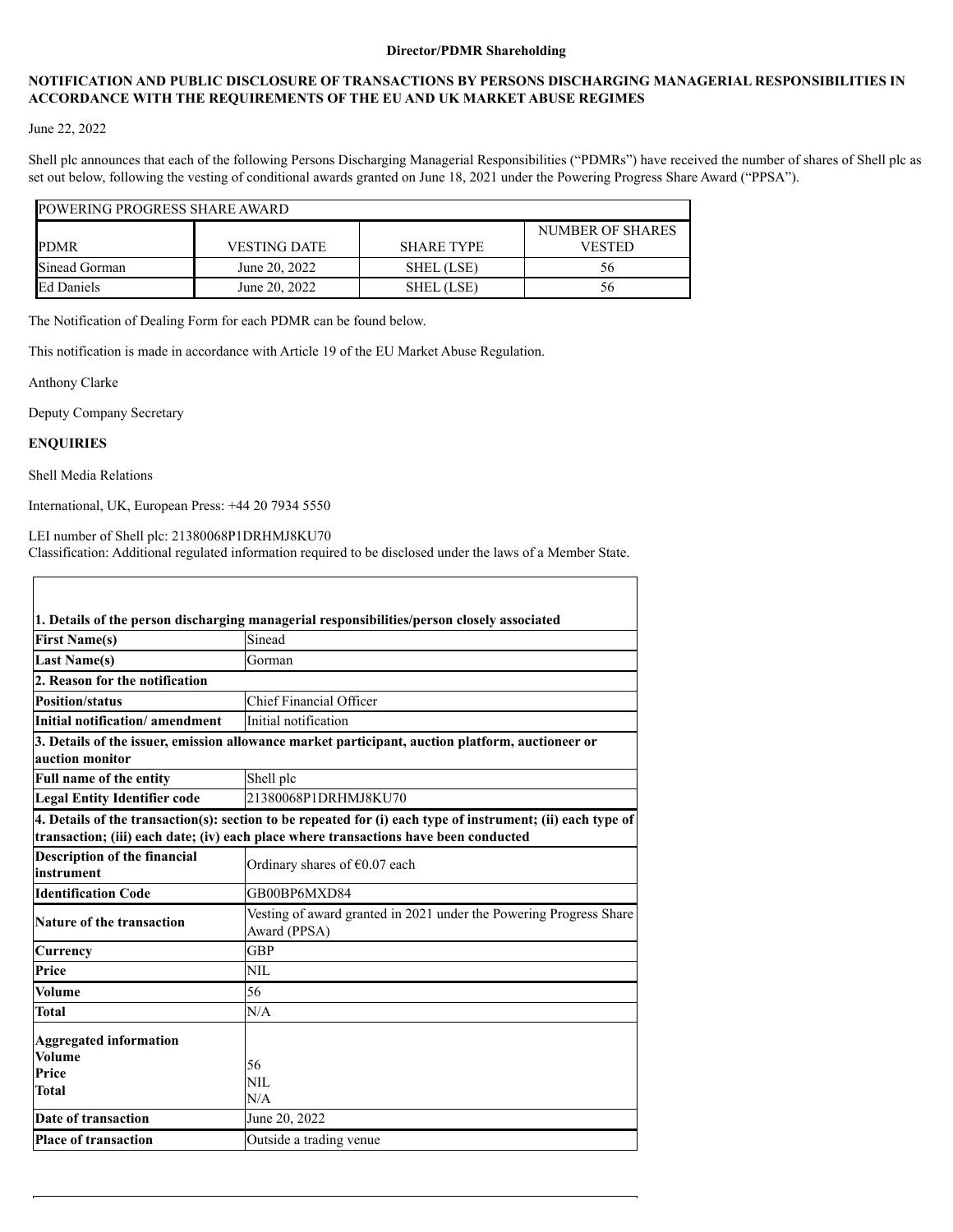|                                                           | 1. Details of the person discharging managerial responsibilities/person closely associated                                                                                                          |  |
|-----------------------------------------------------------|-----------------------------------------------------------------------------------------------------------------------------------------------------------------------------------------------------|--|
| <b>First Name(s)</b>                                      | Ed                                                                                                                                                                                                  |  |
| <b>Last Name(s)</b>                                       | Daniels                                                                                                                                                                                             |  |
| 2. Reason for the notification                            |                                                                                                                                                                                                     |  |
| <b>Position/status</b>                                    | Strategy, Sustainability and Corporate Relations Director                                                                                                                                           |  |
| Initial notification/amendment                            | Initial notification                                                                                                                                                                                |  |
| auction monitor                                           | 3. Details of the issuer, emission allowance market participant, auction platform, auctioneer or                                                                                                    |  |
| Full name of the entity                                   | Shell plc                                                                                                                                                                                           |  |
| <b>Legal Entity Identifier code</b>                       | 21380068P1DRHMJ8KU70                                                                                                                                                                                |  |
|                                                           | 4. Details of the transaction(s): section to be repeated for (i) each type of instrument; (ii) each type of<br>transaction; (iii) each date; (iv) each place where transactions have been conducted |  |
| <b>Description of the financial</b><br>instrument         | Ordinary shares of $\epsilon$ 0.07 each                                                                                                                                                             |  |
| <b>Identification Code</b>                                | GB00BP6MXD84                                                                                                                                                                                        |  |
| <b>Nature of the transaction</b>                          | Vesting of award granted in 2021 under the Powering Progress Share<br>Award (PPSA)                                                                                                                  |  |
| Currency                                                  | <b>GBP</b>                                                                                                                                                                                          |  |
| Price                                                     | <b>NIL</b>                                                                                                                                                                                          |  |
| Volume                                                    | 56                                                                                                                                                                                                  |  |
| Total                                                     | N/A                                                                                                                                                                                                 |  |
| <b>Aggregated information</b><br>Volume<br>Price<br>Total | 56<br>NIL.<br>N/A                                                                                                                                                                                   |  |
| Date of transaction                                       | June 20, 2022                                                                                                                                                                                       |  |
| <b>Place of transaction</b>                               | Outside a trading venue                                                                                                                                                                             |  |
|                                                           |                                                                                                                                                                                                     |  |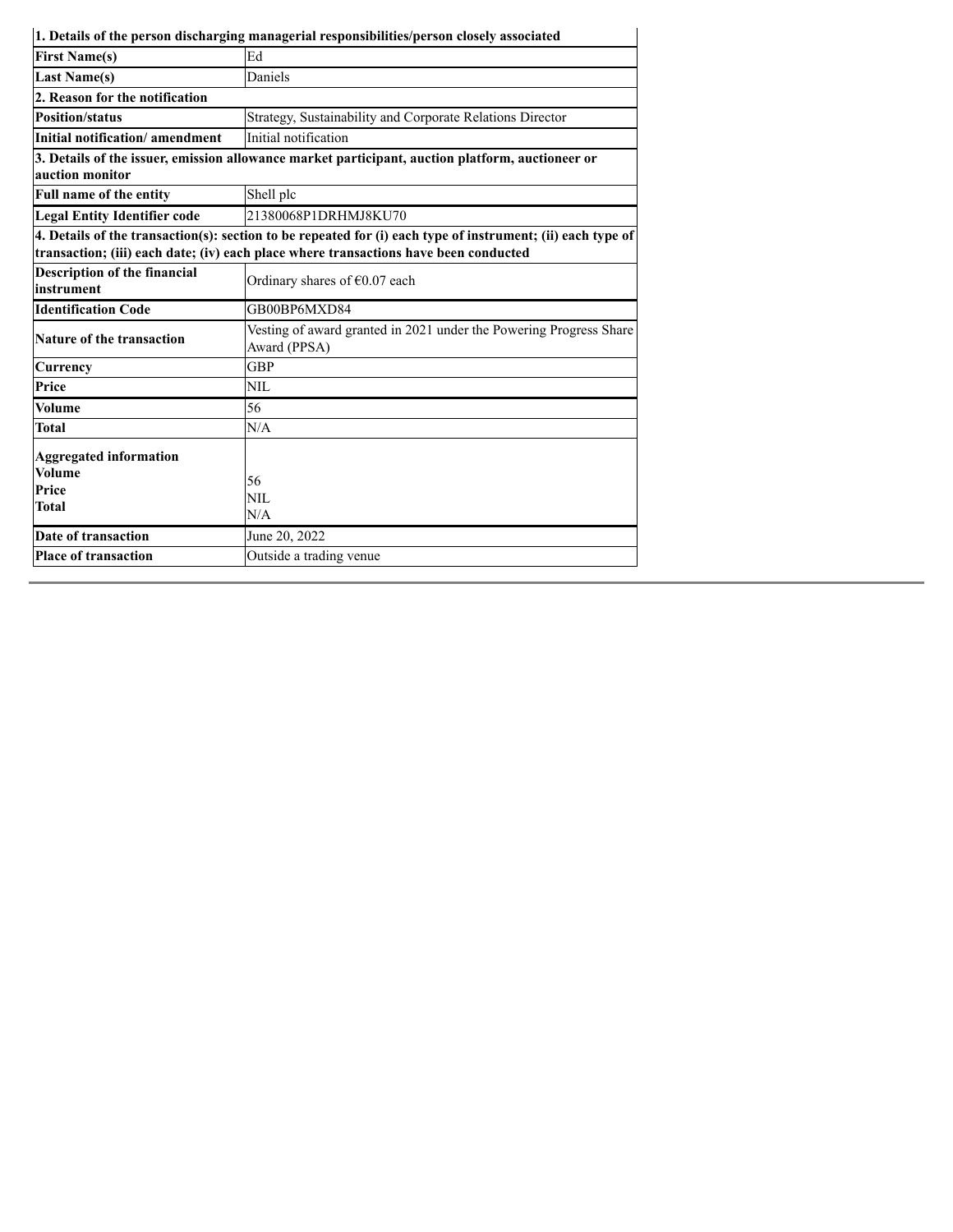This Report on Form 6-K is incorporated by reference into:

- (a) the Registration Statement on Form F-3 of Shell plc and Shell International Finance B.V. (Registration Numbers 333-254137 and 333-254137-01); and
- (b) the Registration Statement on Form S-8 of Shell plc (Registration Number 333-262396).